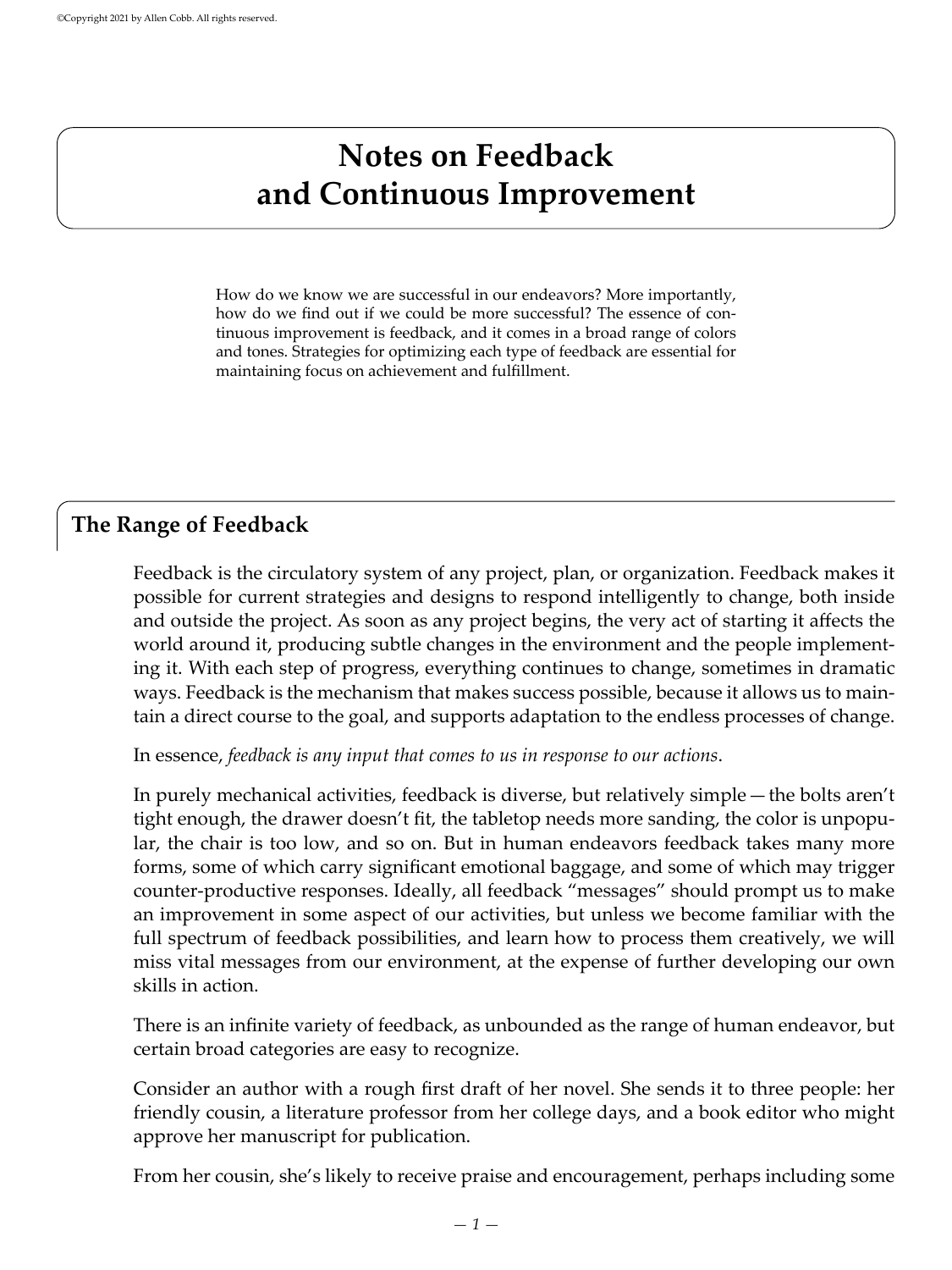specifics that could improve the book. But since it's a rough draft, much of this feedback may be disingenuous, hiding the cousin's displeasure at all the clumsy sentences, disorganized chapters, misspelled words, grammatical errors, inaccuracies, and so on.

From her former professor, she may receive a scathing list of all the mistakes and inept paragraphs, a terse condemnation for the unprofessional state of the manuscript, and a suggestion to seek another line of work.

From the professional editor, who is familiar with rough drafts, and who recognizes that any book must go through many iterations before it's ready for publication, she may receive vital insight into the overall structure of the work, pointers for improving weak sections, and a few specific corrections for habitual grammatical gaffs. The emotional feedback is likely to be generally encouraging, with no need for judgment or condemnation.

An inexperienced author might read the cousin's feedback as proof that she's going in the right direction, the professor's feedback as proof that she's incompetent and shouldn't even be writing a novel, and the editor's feedback as proof that she can indeed realize her goals if she keeps working on the book.

Essentially, feedback is only relevant if it is "actionable." That is, the message is useful if we can use it to find some way to improve what we're doing. "Great!" isn't actionable, because it only tells us that someone liked something — perhaps just the small section that was read, or perhaps the title, or perhaps the author herself and not the book at all. Spelling errors aren't actionable when writing a book — their relevance emerges only at the very end of the project.

But imagine if this author had sent her manuscript to someone who has despised her since high school. In this case the feedback might be well crafted and vituperative, designed to put her off her game and give up, while also making her feel as miserable as possible. Might there be some valid points buried in the vitriol? Of course, but this isn't very actionable unless it is clearly discernible in the arch enemy's malevolent diatribe.

# **Types of Feedback**

#### *Friendly support / affirmation*

This kind of feedback is usually pleasant, and it may confer some energy to continue with our work, but its main value depends upon knowing something about the person providing it. If it comes from friends and relatives, its emotional value is moderate, and the validity of any specifics is likely to be sparse. If it comes from respected experts in the field, its emotional impact might be much greater, but any specifics are probably worthy of close attention. If it comes from someone utterly unfamiliar with the material, it may be impossible to gain anything from it but mild satisfaction.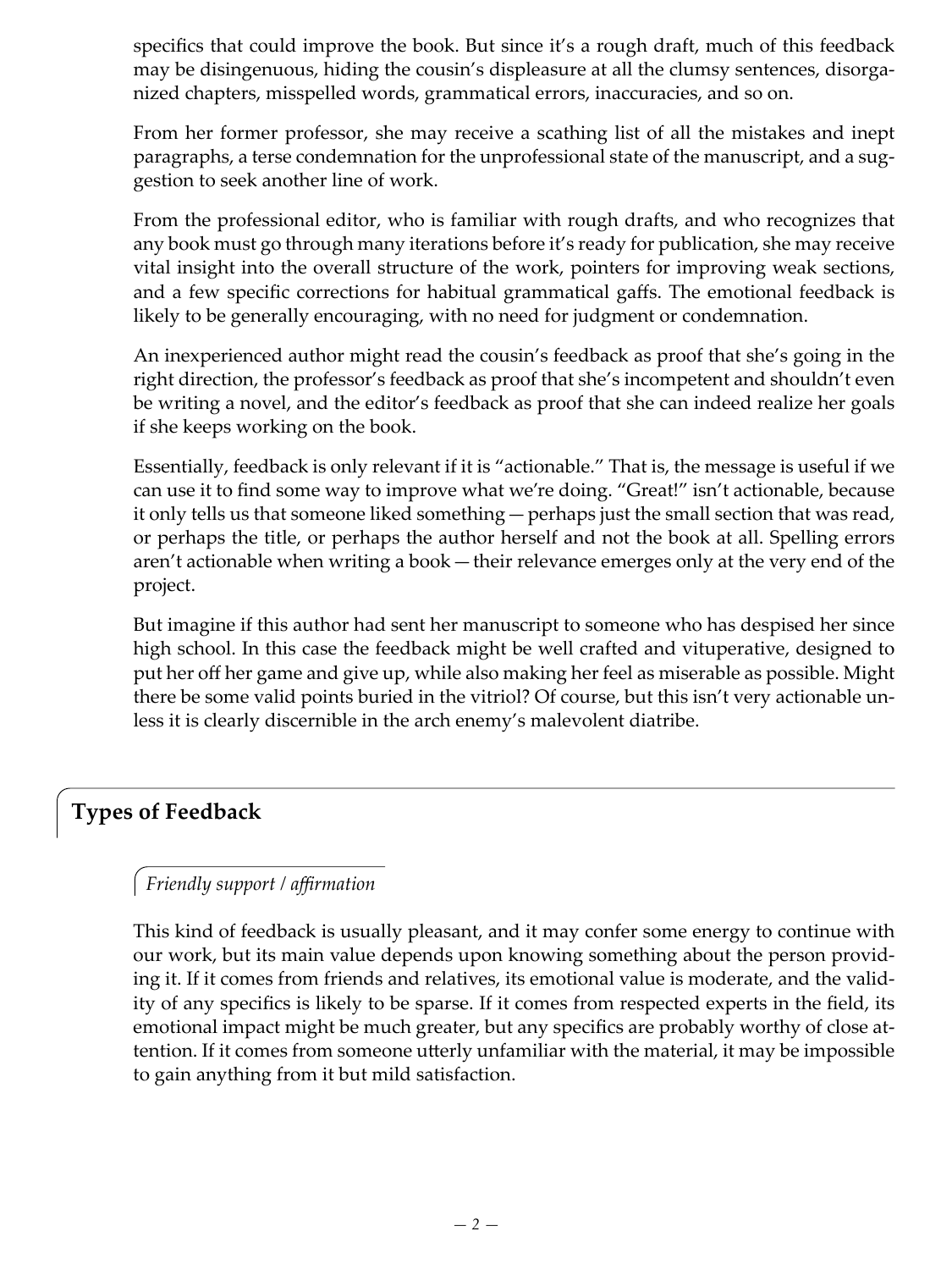## *Objective data*

This kind of feedback is rare, hard to obtain, and often even more difficult to evaluate. The number of comments on a social media post, for example, can mean almost anything: the author is famous or popular, the post was controversial or struck a common nerve, the majority of posts may be "likes" or condemnations but reflect no evidence that the post was actually understood, the post may have triggered an automated comment-bot, and so on. Book sales, on the other hand, are a valid measure of the value placed on the book by the reading public. Of course, if the publisher hired an entire mailing list to buy the book on the same day, and to post positive reviews on Amazon, such data (though technically objective) is entirely meaningless in its interpretation.

### *Insightful evaluation*

One hopes that experts and people with real knowledge of the subject will provide carefully thought out contributions to the aim of the project in question. This is likely to be the best kind of feedback, but it is also prey to professional habits and values that may prevent experts from seeing new ideas or appreciating novel approaches. Unfortunately, such feedback is often misinterpreted because of its accompanying emotional impact on the recipient.

#### *Vague assessments & Generalizations (good or bad)*

These are perhaps the most common form of casual feedback, and are generally of little value, but unfortunately they still often carry a considerable amount of emotional weight. A quick scan of product reviews on Amazon shows that the majority of comments say little more than "I liked it," or "One star because the packaging was terrible." A grade-school book report is a great example of vague assessments and generalizations, and it's hard to imagine an author learning anything from it that could contradict sales figures. The problem with vague assessments is that they often sound like insightful evaluation if they aren't viewed with an objective, even skeptical, eye. "Great!" does not mean anything in its own right; if accompanied by hundreds of additional Greats, it still means almost nothing other than that a lot of people were motivated to voice approval — of what, exactly, we may not know — while not offering anything actually useful. Looking deeper, this may not even constitute positive feedback at all.

## *Attacks / denials*

Hostility is itself an important, and all too common, form of feedback. It may be justified in certain extreme situations, but generally it reflects a breakdown of communication on one side or the other. As a form of feedback, hostility achieves little more than to put the recipient on the defensive and further diminish positive outcomes. But the existence of attack feedback carries at least one important message: something about the project or system is provoking unhappiness, anger, frustration, and the like. This may be due only to the condition of the attacker, but usually it points to something that could be improved on both sides, and for this reason it should not be summarily dismissed.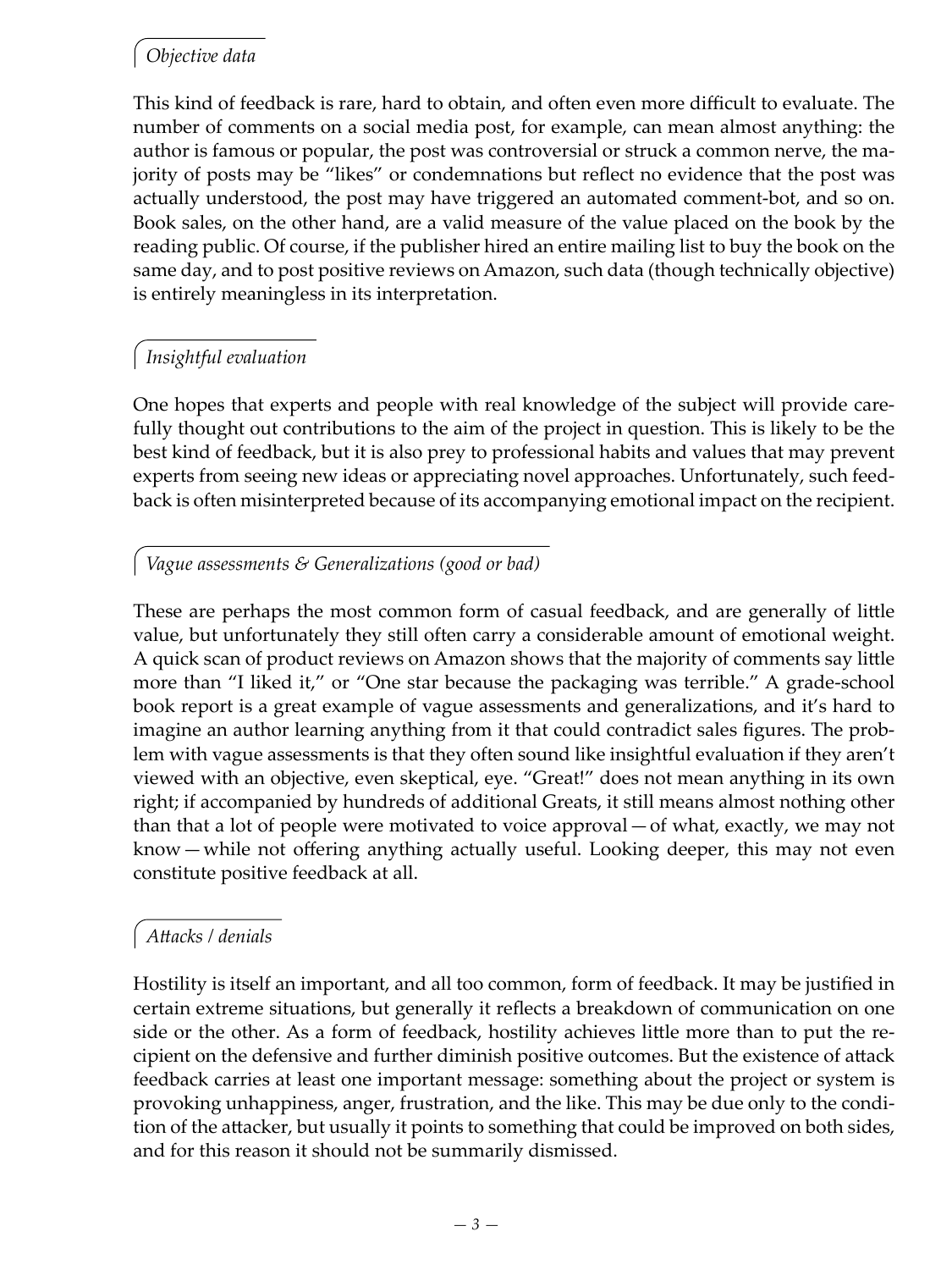### *Manipulation (good or bad)*

Feedback is sometimes well disguised, perhaps as part of a strategy to influence a program or project without arousing attention. Manipulative feedback can be helpful or destructive. When a mobster remarks, "You've got such a lovely home," it veils an arson threat. The innocent comment, "What an unusual hairdo" is really more of a suggestion than a compliment, and it might be more helpful than a direct assertion that the hairdo looks bizarre and will likely bring embarrassment.

#### *Constructive criticism*

The word "criticize" has lost most of its subtler meaning. Merriam-Webster's first definition is "to consider the merits and demerits of...." and gives "evaluate" as a synonym. The second definition is "... to point out the faults of." But even these definitions fall short of how the word is now used. When we say "A criticized B," we don't mean A evaluated B in any rational way; we mean that A belittled B, insulted B, demeaned B, etc. Consequently, Dictionary.com and others rank these definitions in the reverse order. In the context of feedback, however, the intent of the word is simply to evaluate, and it derives from the Greek word for *discern*, to see clearly. In the end, the phrase "constructive criticism" is redundant, since "to criticize" already refers to discerning discriminative observation. We're compelled to add "constructive" to avoid the more recent implication of merely "disapproving" of something. (Even in the arts, a "critic" is at least *supposed* to be one who evaluates the pros and cons of a work or performance, not someone who just expresses distaste, although a critic dwelling on what he doesn't like probably garners more clicks.)

#### *Antagonistic criticism*

We might also call this "unconstructive" criticism. It refers to the more recent sense of the word, in which the feedback is intended mainly to degrade, deprecate, and diminish the validity of whatever is being criticized. The key to differentiating antagonistic criticism from constructive criticism is to consider the difference between "criticism" and "to criticize." The unfortunate similarity of these words, one a noun and the other a verb, makes it far too easy to classify all criticism as messages that criticize.

#### *Positivity and Negativity*

It's all too easy to classify feedback as being of only two kinds — positive or negative — but this over-simplification leads to a dangerous trap. Constructive criticism is likely to incorporate suggestions for change, and any change can be viewed as a negative judgment of the present state. This clearly is not "negativity" if the change in question leads to greater success. Similarly, gratuitous reinforcement of the status quo is not "positivity" if the status quo is failing to solve relevant problems. Pointing out the problems is not "negativity" if they are not already clearly seen by the director of the project. When this perfunctory reduction of feedback into positive or negative, good or bad, friendly or antagonistic, is used in response to feedback, it usually represents a defensive or insecure posture, a reaction to some emotional component in the feedback messages, or failure of insight into how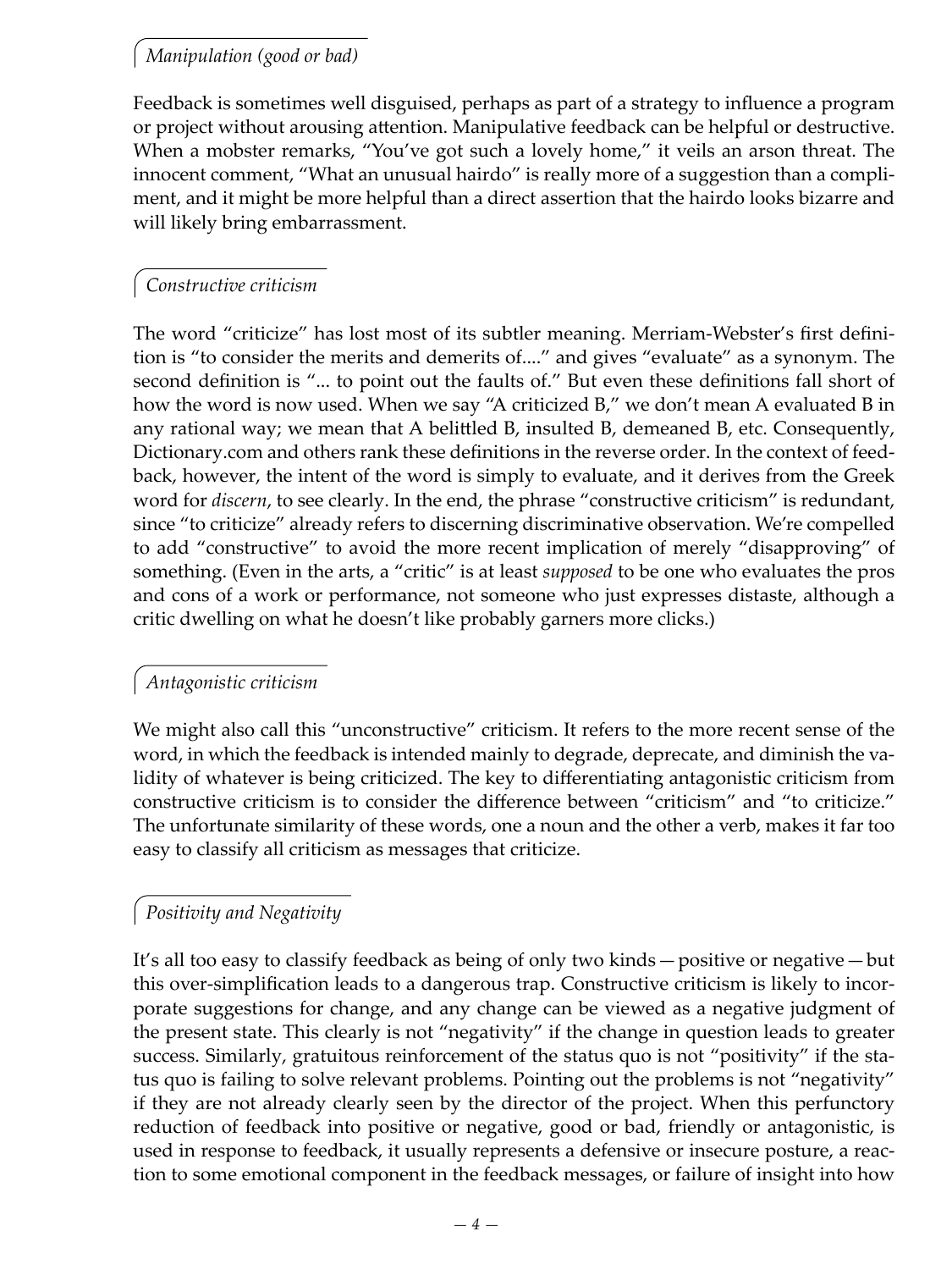a system or operation actually works. To guard against this kind of reactionary response, feedback needs to be unpacked, separating the emotional messages from the practical ones, as we discuss in the next section.

#### *Social Media*

Social media represent a special, unprecedented opportunity for feedback. When we post a statement, feedback comes in the form of comments from our audience, but it often includes comments from many who are not our intended audience, or comments that were written hastily and without much thought of being helpful. Some comments may be harsh and unsupportive, not at all intended to help or improve. Other comments may directly support or agree with what we originally posted. For many, the value of social media feedback is lost in its sheer volume and diversity. Its applicability may also be dubious for other reasons:

It's relatively random, and isn't really connected to what we're trying to accomplish.

It's unplanned and ad hoc, each comment arising in a flow of other comments, possibly not even relating to the original posting.

It's fundamentally disingenuous, because many comments come from those who just want to make you feel good, or from those who prefer to goad, or challenge, or merely deny what they may think you represent.

While the collection of comments following a social media post is indeed one form of feedback, it's not a very promising format for refining our thinking, clarifying our expressions, evaluating our current positions and strategies, or making plans for the future. One might use it for those purposes, but great skill would be required to avoid being grossly misled.

Social media feedback illustrates the extremes of feedback messaging, and the inherent danger of giving unwarranted weight to unstructured, relatively random information sources. Social media represent an environment expressly designed to generate excessive feedback, an environment unlikely to produce much "actionable" input we can obtain from real projects, enterprise, and productive activity.

# **What Is Feedback For?**

The purpose of feedback is the continuous improvement of a project, design, strategy, or system. Without feedback, the creator of a project or design is essentially flying blind, or at least without making use of all available intelligence. Ultimately, nature itself is the prime source of all feedback, and therefore every message contains something useful, something worth learning, about the project or system in question. A vital skill in making the best use of feedback is understanding that feedback *always* embodies multiple messages, of many types.

The various types of feedback messages convey at least two *dimensions* of influence — practical and emotional.

Feedback that's encouraging can stimulate creative energy; feedback that's discouraging can stifle creativity; practical feedback can improve performance or interfere with it. For this reason, it's important to consider both the practical and the emotional ranges of the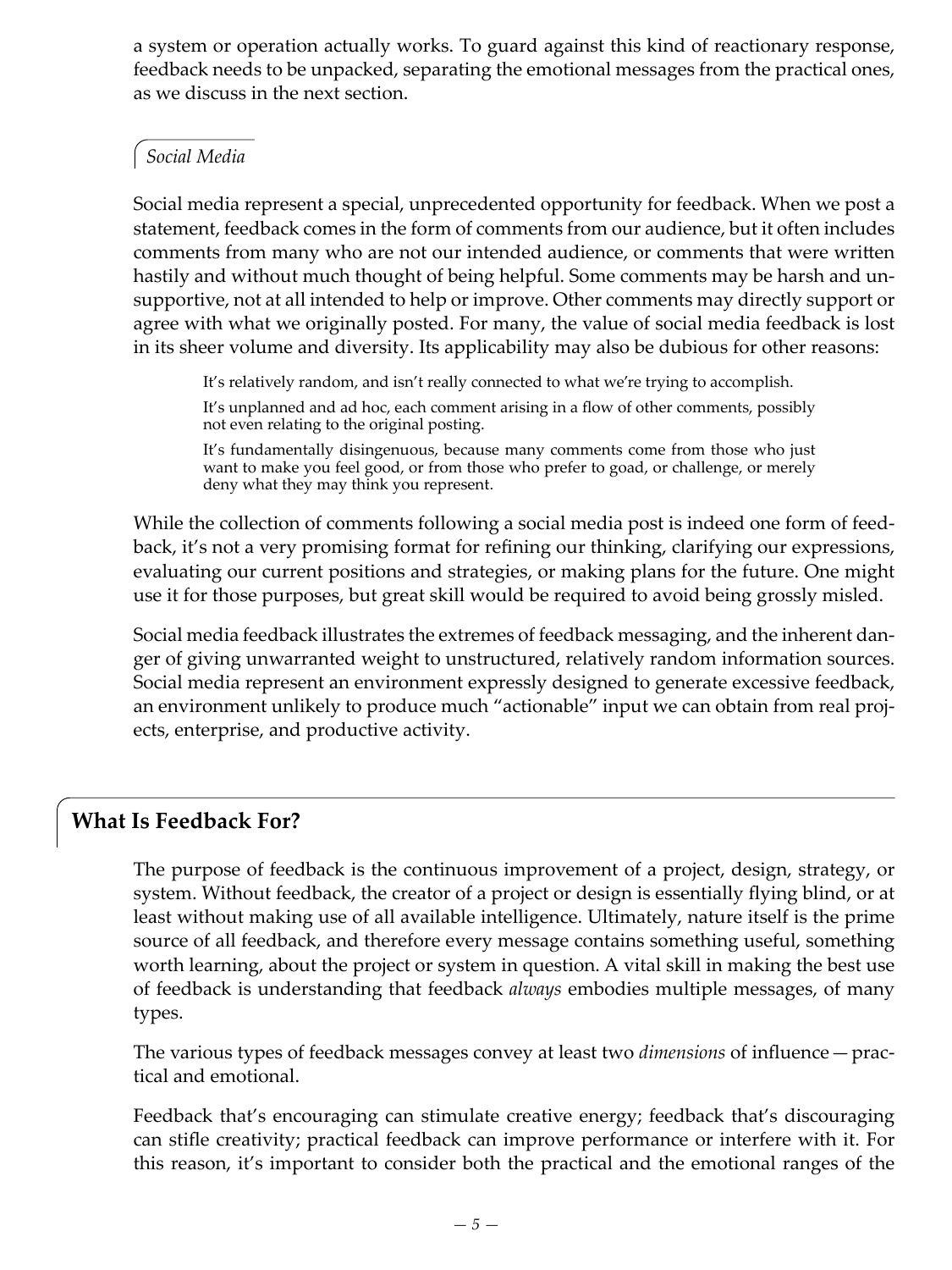feedback spectrum. Practical messages can get lost if the message also contains contrasting emotional content. Messages of positive energy can be overshadowed by seemingly contradictory practical content.

This caution applies both to the sender of feedback and to the recipient. If the feedback is deliberate—that is, if it's not just a set of tick-boxes on an automated survey form—then the sender should consider offering only one dimension per message. Sincere praise or condemnation, without any attempt to provide guidance and specific steps, will have more impact than a mixture of emotional and practical. Well thought-out practical suggestions, on the other hand, will be more likely to help if they are not mixed up with other messages in the emotional dimension.

If we review the main types of feedback listed above, it's easy to see how counterproductive some of them would be, and how easily the director of a strategy or system might be misled or distracted by certain types. But whatever one's role in a project, one must at least attempt to separate the various types of feedback contained in any particular message. Antagonistic criticism may well contain vital elements of constructive input, hidden beneath the emotional baggage. Attempted manipulation may be inspired by real insight into flaws in the project itself. Even friendly support may be motivated by a deep misunderstanding of the real purpose of the system being supported.

Without continuous feedback, and a wise determination to apply all that it has to offer, plans, projects, operations, strategies, systems, etc., are *unlikely to improve*. As circumstances change, full utilization of feedback is essential to ensure that the system in question can survive, persevere, and even thrive. Continuous improvement depends on feedback, throughout natural systems and all human endeavor.

## **Further Explorations**

#### *Constructive Criticism Definition*

"Constructive criticism is providing feedback in a manner that acknowledges both the positives and where there is room for improvement instead of solely focusing on the negatives. The focus of providing constructive criticism is offering useful advice that can be implemented for better results. Some might view constructive criticism as a form of positive feedback.

"The ability to provide constructive criticism is considered a leadership skill. It is said to motivate people instead of causing people to lose morale because of negative feedback. This is because properly delivered constructive criticism focuses on future improvement instead of on current wrongs. The person giving feedback offers clear steps on what can be done differently so that the person receiving feedback has a starting point for betterment. This is the vital difference with plain criticism. Giving criticism that only points out the negatives does not offer the receiver a guiding point on how to improve. Thus, negative criticism is less effective in reaching better results. Giving constructive criticism yields faster improved results than negative criticism because the receiver is given specifics on what needs to change and how to change it. A good leader will be able to use constructive criticism to